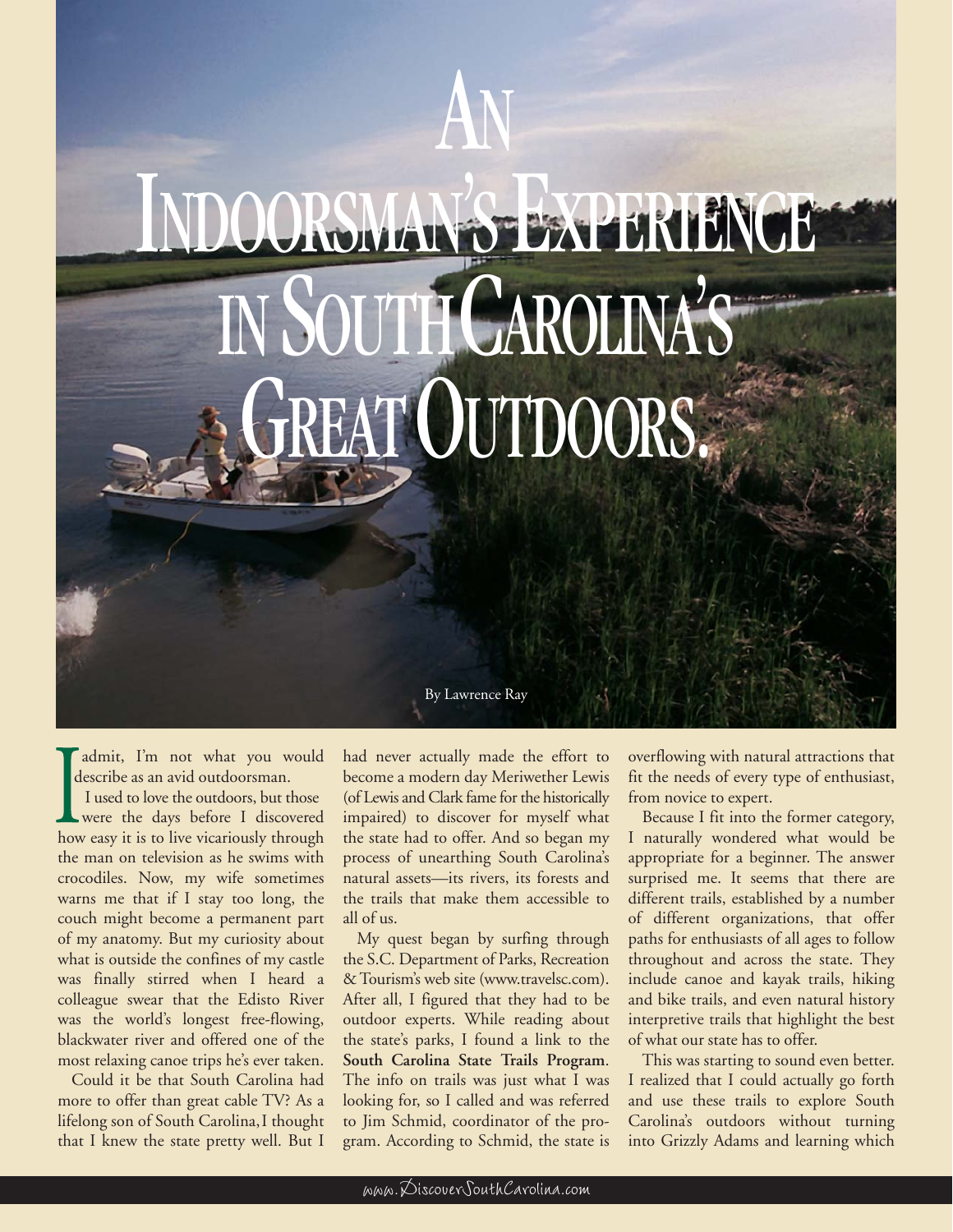part of a cattail I needed to eat in order to survive. Seeing as how Mr. Lewis and Mr. Clark began their journey on a river, the Edisto River became my first objective.



## **THE EDISTO RIVER CANOE & KAYAK TRAIL**

ow I was ready. I knew where to start. But there were new questions. What's the best way to get an expedition onto the river? This time I referred directly to the S.C. Trails web site (www.sctrails.net) and discovered the **Edisto River Canoe & Kayak Trail**.

The Edisto River Canoe & Kayak Trail was formed just over 12 years ago and named the first official canoe and kayak trail in South Carolina. It covers 66 miles of the Edisto River from Whetstone Crossroads near the intersection of Highways 21 and 61 to near Jacksonboro on US 17. The trail was developed to promote the wise use of the river and to protect it as a valuable natural resource. Although not yet designated a State Scenic River, the Edisto forms the northern border of the ACE Basin, an important watershed and natural area in South Carolina.

I contacted Jim Wescott, an Edisto River Canoe & Kayak Trail Commission board member. Wescott told me that there were a number of outfitters on and off the river who provided guided trips down the Edisto. He also said that the commission, based in Walterboro, offered guided river trips down the Edisto for individuals and groups throughout most of the year. After some arm-twisting and a promise that I could float, Wescott agreed to guide me on my first trip into the wilderness.

We arrived at **Colleton State Park** just before 9:30am. This was where my trip down the river would end, so I left my car just outside the park entrance, at the

commission's boat storage facility. I brought all of the supplies that Wescott had suggested—bathing suit, sunscreen, old tennis shoes, drinking water, sunglasses and a hat. I also brought several items that he didn't suggest—including a pocketknife that I hoped would protect me from any wildlife we happened to see along the way or to forage for food if I became hopelessly lost.

Wescott somehow decided that I

looked river worthy and suggested that we use kayaks to cruise the river. Not knowing any better, I said no problem, and we drove to our drop-off point 7.5 miles up river—Green Pond Church Landing. We unloaded our kayaks and made sure everything was secure before venturing onto the water.

The water was like a sheet of glass and I thought it odd that there was no current visible, until Wescott explained that we



*The South Carolina Waterways offer adventure for experienced as well as novice kayakers.*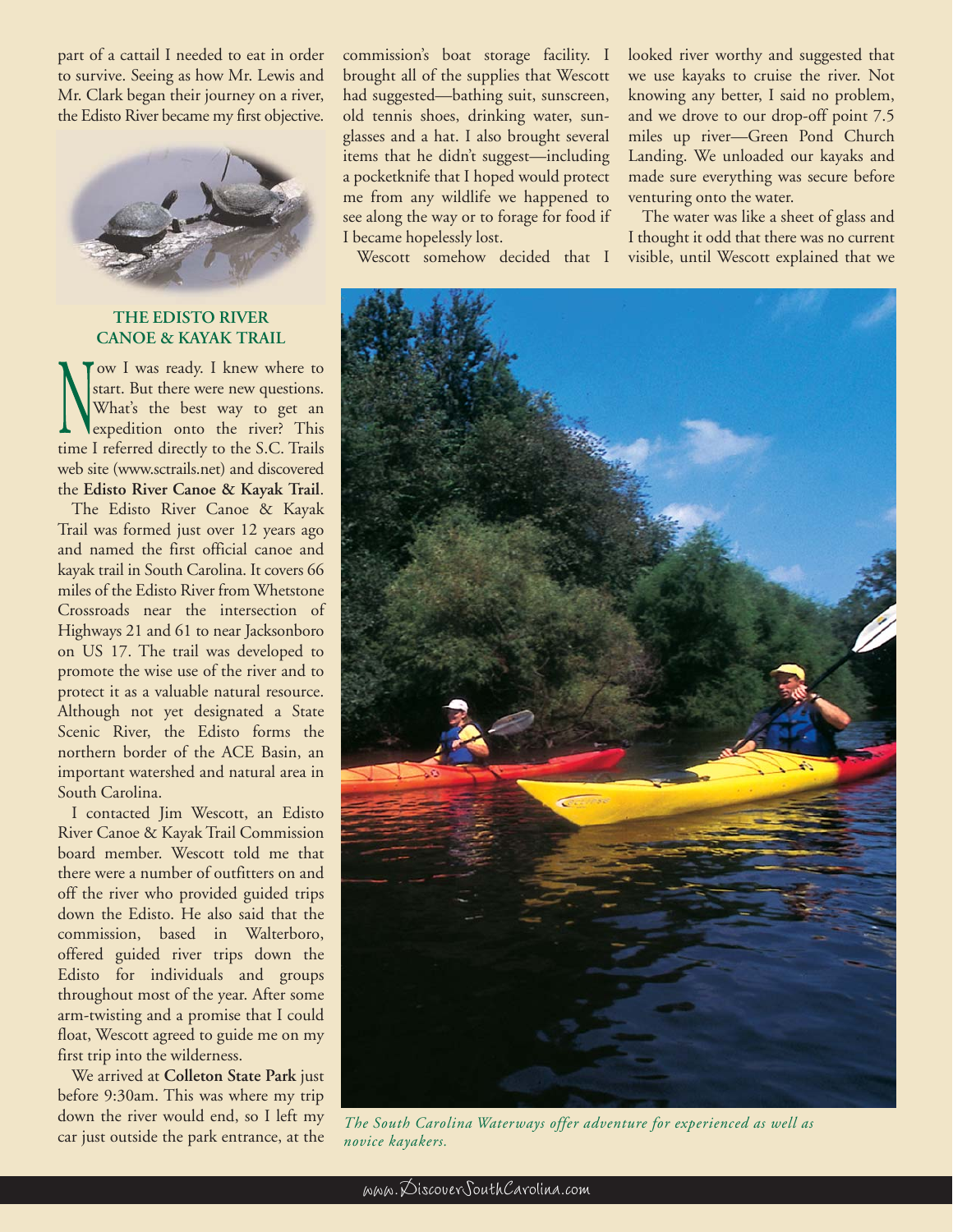

*Every fisherman has a favorite spot and many of those are in the state parks of South Carolina's Lowcountry.*

were in one of the river's many oxbows, crescent-shaped channels of water indicative of a mature river. Paddling along the oxbow, cypress knees lined the water in packs, and I could see the calls of unidentified various wildlife. Just imagine being on the set of Jurassic Park. It was beautiful. I hoped that my pocketknife would be enough.

s I slowly followed Wescott through the oxbow, he continually looked back to make sure that I was adequately handling the kayak. As it turned out, it wasn't that hard, even for a couch potato. Still, I was fortunate to be accompanied by a certified Edisto River guide who was drilled in river safety and lifesaving—a must if you have never been on the river. The reason is that the river hides perils that could trap inexperienced boaters: submerged stumps that could overturn a boat, and strainers—submerged trees that can capture an unsuspecting person between its limbs and the current.

Wescott knew where he was going, and he led us round several submerged obstacles as we slowly knifed our way along the oxbow. He described some of the wildlife that we might see once we made it into the main channel of the river. I was pumped! Not only was this

trip already exceptional, but I might be able to glimpse an otter, blue heron or maybe even an eagle. I could do without seeing snakes, alligators or the wasp nests that cling to trees along the banks and around the river.

When we reached the main channel of the river, we paddled and drifted at a leisurely pace. I was struck by a feeling of isolation. I was jolted back to reality when Wescott motioned that we should stop at one of the many sandbars along the riverbank. It was a welcome relief. I found sitting in the kayak comfortable while I was paddling down the river, but I realized that it wasn't a natural position for me as soon as I got out. The stretch was therapeutic. Soon after, I got a taste of what is a tradition for many of the paddlers who use the river as their playground. Wescott pulled a cooler from his kayak filled with cold, fresh watermelon slices. It brought back pleasant memories of submerging a watermelon in a creek while I swam with my friends and then

gorging on the cool, sweet fruit before heading home for supper. Life doesn't get much better.

After a refreshing dip in the river, we were back in our kayaks and headed down the main channel of the Edisto. Wescott had been paddling under the extended arms of the trees that lined the banks of the river. I, on the other hand, made every effort to stay away from trees. I had heard too many stories (many probably not true) of boaters bumping into tree limbs and knocking snakes into their boats, and I wasn't about to let this happen to me. I finally had to ask him why he was doing something I thought was so obviously detrimental to his long-term health. The answer expanded my education into a practical aspect of kayaking along the Edisto. It was hot, and my guide was keeping as cool as possible in the shade of the trees along the bank. The water level was low and allowed him to keep well below the extended branches. I tried it too and he was right.

Sliding through the water, we saw several sites where hardy souls had pitched a tent and set up camp. While it looked like fun, it seemed a little too primitive.

> That was when Wescott told me that there were campsites available (along with showers) at two state parks along the Edisto—**Colleton State Park** and **Givhans Ferry State Park**, which offers rental cabins as well.

As we glided semisilently around a bend, we startled a blue heron, a truly majestic bird that thrives along the banks of the lower Edisto. It flew down river, then turned and flew right back over us. Turtles,

too many to count, watched us as we slipped by. He may have been joking, but Wescott said that several places on the bank showed evidence of alligators. A number of times, we passed by egrets perched on limbs near the riverbank. Wescott even pointed out an adolescent bald eagle gliding above the trees in search of prey.